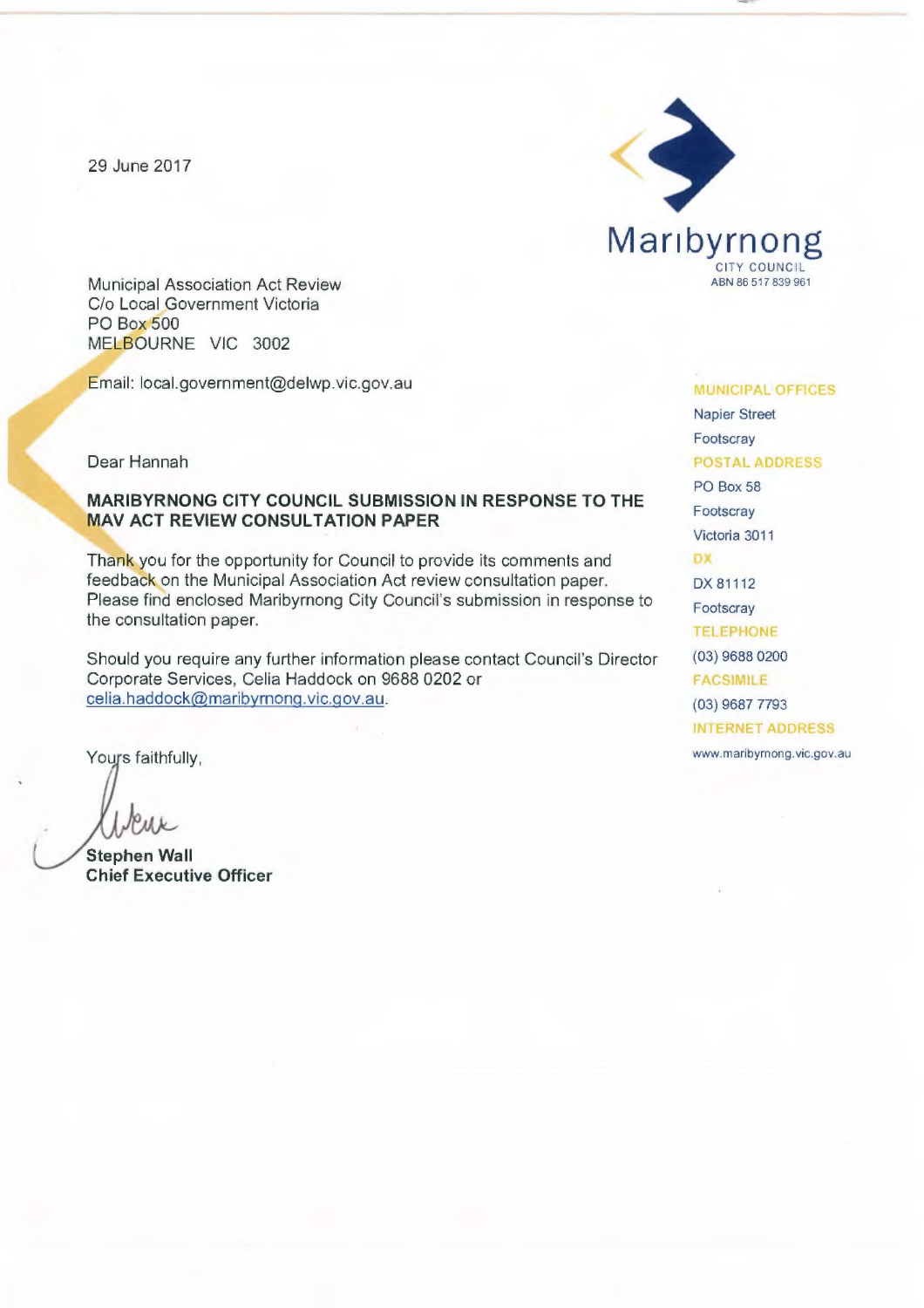# SUBMISSION FROM MARIBYRNONG CITY COUNCIL IN RESPONSE TO THE MUNICIPAL ASSOCIATION ACT REVIEW CONSULTATION PAPER

#### **Introduction**

Thank you for the opportunity to provide feedback on the Victorian Government's review of the Municipal Association Act 1907 (the Act).

As local government is the community's most accessible level of government, and provides a considerable level of service in an increasingly constrained fiscal environment, it is important that the sector is well represented by a strong and independent advocate. The MAV has long provided this important role as the sector's key advocate to State and Federal Governments as well as other independent interest groups. Council, therefore, broadly supports the State Government's approach towards modernising the Act and formalising in legislation the association's important role. It should be noted, however, that limited time was made available for Councils to provide considered input to the review that might be endorsed within a Council meeting cycle.

Provided here is a general response to the consultation paper along with some key points we believe require further consideration in the context of this review. This response is provided subject to formal endorsement in Council's July Ordinary Council Meeting.

#### **Overview of Principles**

## **Principle 1 – An Act that is contemporary, meets future needs and is clear and comprehensive**

In reference to the proposed changes to the acts preamble regarding the role of the MAV, Council would submit that this is an important opportunity to describe the MAV's role as independent of other levels of government. The important role the MAV plays in facilitating networks and initiating policy development (as acknowledged in the consultation paper) has seemingly been subsumed by dot point three of the Act review which suggests the MAV will play a role in facilitating shared services between councils.

Council routinely looks to optimise service delivery to our community through ongoing partnerships and dialogues with other regional Councils. This is well evidenced by our participation in such networks as Inner Melbourne Action Plan forum and as a key stakeholder in Lead West. Council also participates in the State Government's Metropolitan Partnerships Forum.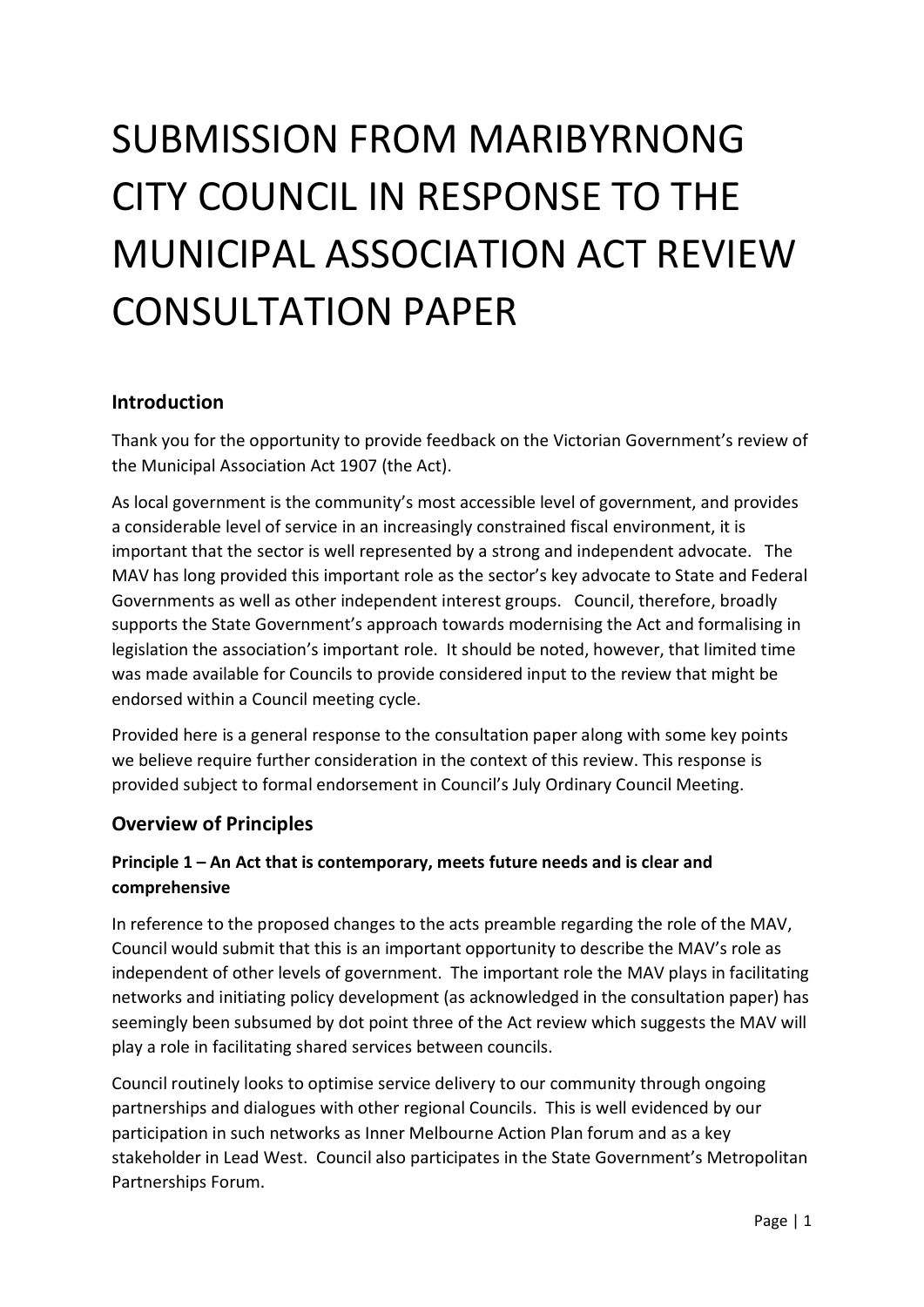In an environment where ever increasing pressure is placed on Local Government as a result of State Government cost shifting and changes proposed to the Local Government Act it is important that the MAV is not seen as a facilitator of stratified services of diminishing quality.

Council submits that this proposed dot point may be seen as eroding of the MAVs independent role in this environment.

#### **Principle 2 – Enable good governance and corporate effectiveness**

Council broadly supports the reforms proposed under this principle, however, expressed concern in relation to the proposed State Government oversighting of insurance activities, "subject to Ministerial approval" (see proposed reforms No. 28 to 31). These reforms do not make clear which Minister would assume responsibility for "approval" and "general direction."

Should these reforms proceed Council submit that the appropriate Minister is a Minister with an appropriate financial/insurance related portfolio rather than the Minister of Local Government.

### **Principle 3 – Ensure transparency and accountability to member councils, the community and the state**

Council supports the reforms proposed under this principle. Transparency and accountability is paramount to a successful MAV. The MAV should be no different than its member Councils in its reporting requirements, especially with regards to its financial reporting framework. The proposed reforms bring the MAV in line with industry standards.

### **Principle 4 – Ensure there is appropriate oversight over insurance activities**

The proposed reforms under this principle have the least direct impact on Council. Nonetheless, Council offers broad support to this principle with a caveat in relation to proposals 28-31 as mentioned under principle 2.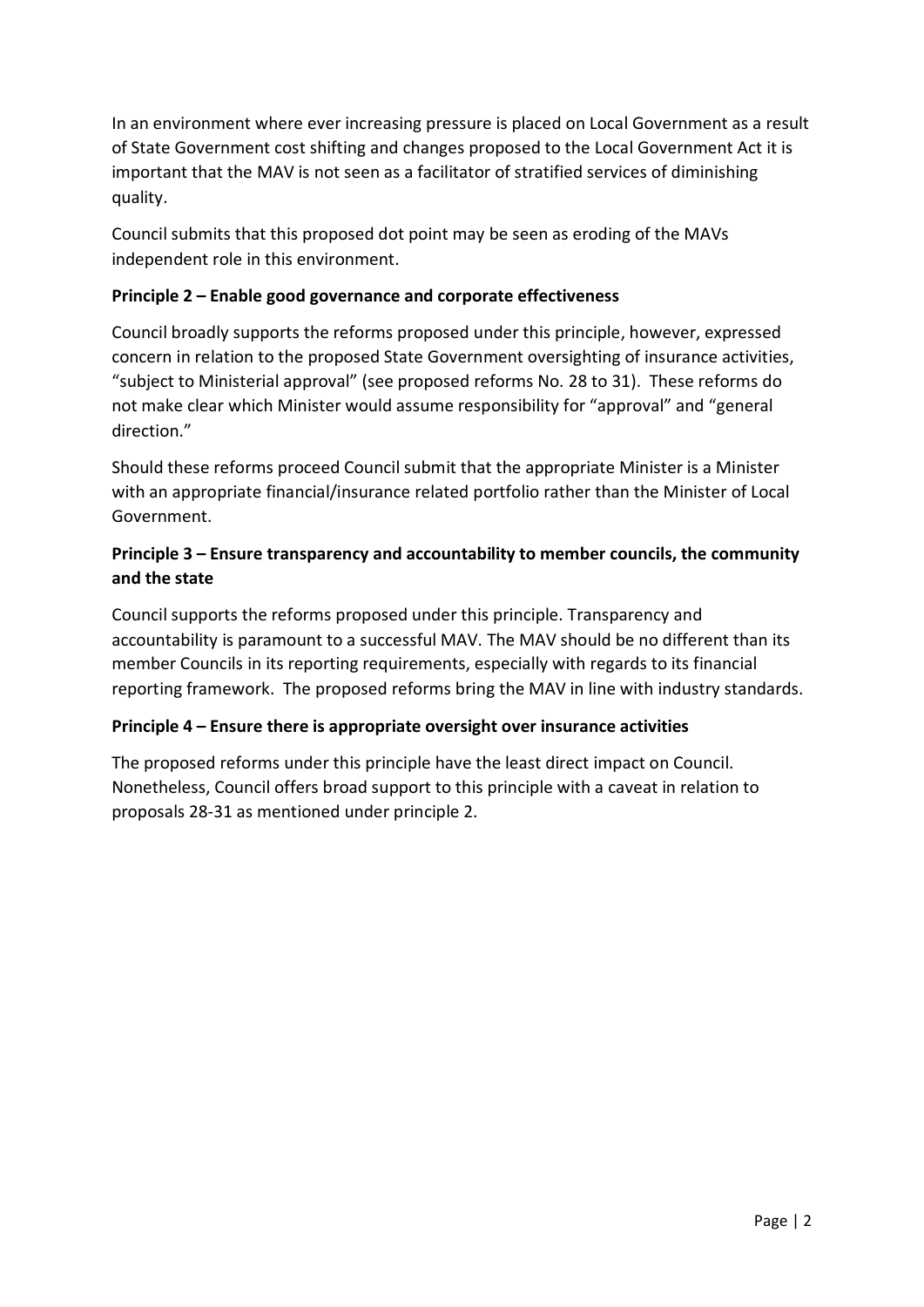# **MCC Comments in response to Proposed Reforms**

| <b>ROLE AND POWERS</b>                                                                                                                                                                                                                                                                                                                                                                                                                                                         |                                                                                                                                                                                                                                                                                                                                                                                                                                                                                                                                                                                                                                                                                                                                                                                                                                                                                                                                                                                                                                                                    |                                                                                                                                                                                                                                                                                                                                                                                                                                                                                                     |
|--------------------------------------------------------------------------------------------------------------------------------------------------------------------------------------------------------------------------------------------------------------------------------------------------------------------------------------------------------------------------------------------------------------------------------------------------------------------------------|--------------------------------------------------------------------------------------------------------------------------------------------------------------------------------------------------------------------------------------------------------------------------------------------------------------------------------------------------------------------------------------------------------------------------------------------------------------------------------------------------------------------------------------------------------------------------------------------------------------------------------------------------------------------------------------------------------------------------------------------------------------------------------------------------------------------------------------------------------------------------------------------------------------------------------------------------------------------------------------------------------------------------------------------------------------------|-----------------------------------------------------------------------------------------------------------------------------------------------------------------------------------------------------------------------------------------------------------------------------------------------------------------------------------------------------------------------------------------------------------------------------------------------------------------------------------------------------|
| <b>PROPOSED REFORM</b>                                                                                                                                                                                                                                                                                                                                                                                                                                                         | <b>MAV POSITION</b>                                                                                                                                                                                                                                                                                                                                                                                                                                                                                                                                                                                                                                                                                                                                                                                                                                                                                                                                                                                                                                                | <b>MCC COMMENTS</b>                                                                                                                                                                                                                                                                                                                                                                                                                                                                                 |
| Replace the preamble with a provision that clearly<br>1.<br>sets out that the role of the MAV is to represent<br>members' interests and be accountable to member<br>councils including:<br>Advocating and promoting local government<br>interests<br>Building the capacity of councils<br>Facilitating collaboration and shared services<br>between councils<br>Providing support and advice to local<br>government<br>Providing insurance protection for local<br>government. | MAV is supportive of the objective "not to limit the<br>scope of MAV's functions but to clarify MAV's role in<br>line with its activities". The "role" of MAV is critical<br>in defining the range of MAV's powers as a body<br>corporate. The five dot points set out in this reform<br>are supported. It is also considered that the role<br>should also encompass:<br>Proving services that strengthen the role and<br>functions of the sector<br>Being the representative body for councils<br>on a state-wide basis<br>MAV being able to act as a self-insurer under<br>section 374 of the Workplace Injury<br>Rehabilitation and Compensation Act 2013<br>The establishment of the Local Government<br><b>Funding Vehicle</b><br>MAV's participation as an employer body in<br>relation to the Local Authorities<br><b>Superannuation Fund</b><br>Grant funded projects with other levels of<br>government<br>The issue of private health insurance for council<br>employees and councillors is flagged here as a<br>matter requiring further consideration. | MCC supports the setting out of the<br>MAV's role to reflect the current day<br>scope of the MAV.<br>It is considered that the role should be<br>outlined in broader terms rather than the<br>more detailed manner the MAV has<br>proposed. The six dot points detailed by<br>the MAV could form part of supporting<br>documentation outside of the Act.<br>Further clarification of dot point three of<br>proposed reform 1 is required with<br>regards to comments made in the above<br>overview. |
| Retain MAV's status as a body corporate under the<br>2.<br>MA Act.                                                                                                                                                                                                                                                                                                                                                                                                             | These reforms address deficiencies in the current<br>Act. MAV should have all of the powers of a body                                                                                                                                                                                                                                                                                                                                                                                                                                                                                                                                                                                                                                                                                                                                                                                                                                                                                                                                                              | Council is supportive of the proposal to<br>retain MAV's status as a body corporate.                                                                                                                                                                                                                                                                                                                                                                                                                |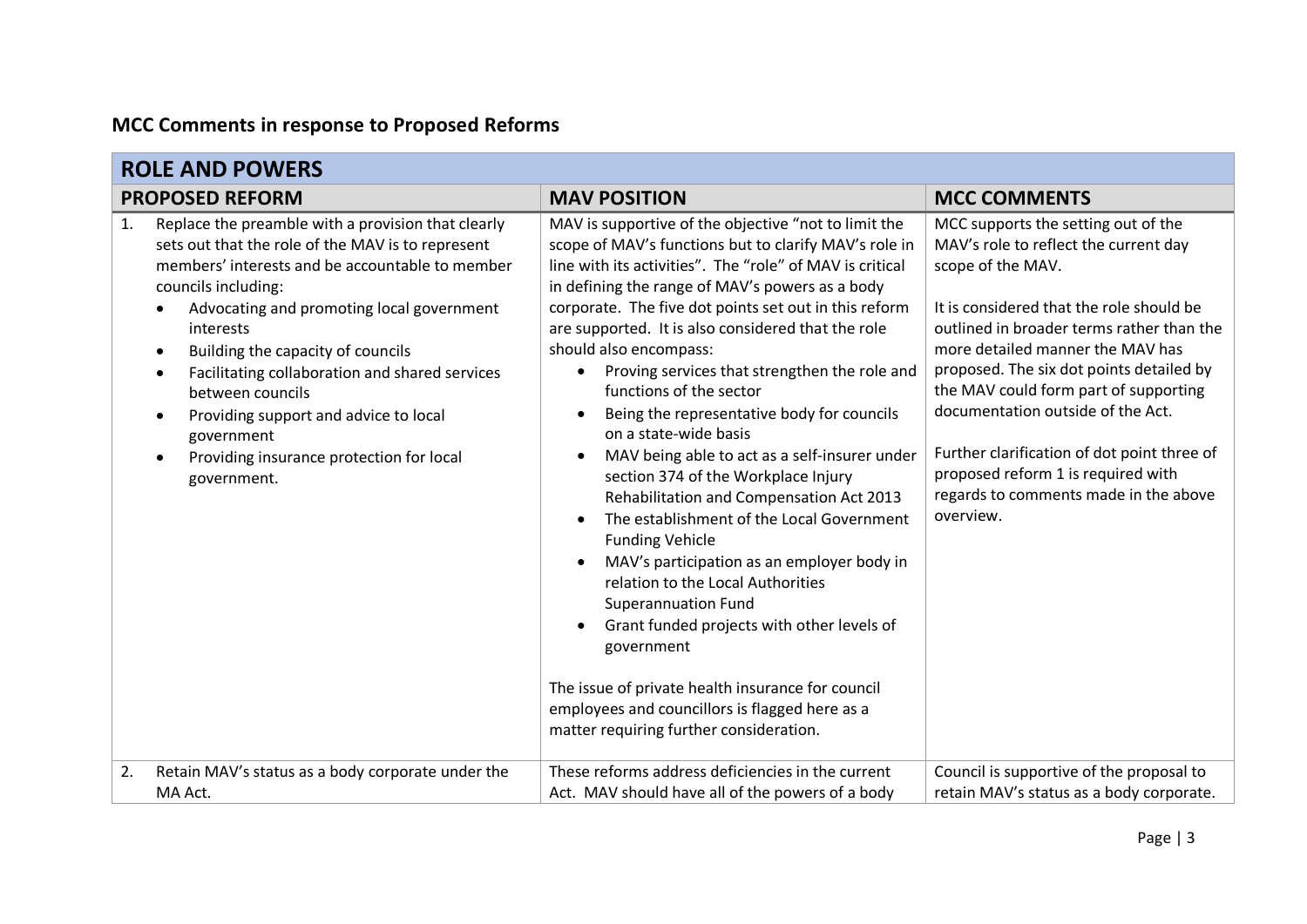|    | <b>ROLE AND POWERS</b>                                                                                                                                                                                                                                                                                                                                                                                                         |                                                                                                                                                                                                                                                                                                                                                                                                                                                                                                                                                                                                                                                                             |                                                                                                                                                                                                                                                                                                                                                                                  |
|----|--------------------------------------------------------------------------------------------------------------------------------------------------------------------------------------------------------------------------------------------------------------------------------------------------------------------------------------------------------------------------------------------------------------------------------|-----------------------------------------------------------------------------------------------------------------------------------------------------------------------------------------------------------------------------------------------------------------------------------------------------------------------------------------------------------------------------------------------------------------------------------------------------------------------------------------------------------------------------------------------------------------------------------------------------------------------------------------------------------------------------|----------------------------------------------------------------------------------------------------------------------------------------------------------------------------------------------------------------------------------------------------------------------------------------------------------------------------------------------------------------------------------|
|    | <b>PROPOSED REFORM</b>                                                                                                                                                                                                                                                                                                                                                                                                         | <b>MAV POSITION</b>                                                                                                                                                                                                                                                                                                                                                                                                                                                                                                                                                                                                                                                         | <b>MCC COMMENTS</b>                                                                                                                                                                                                                                                                                                                                                              |
| 3. | Amend MAV's powers to provide that MAV has the<br>power to:<br>Do all things necessary or convenient to be done<br>for or in connection with, or as incidental to, the<br>achievement of its role or the performance of its<br>functions<br>Undertake and carry on in Victoria or elsewhere<br>insurance business for the purpose of providing<br>insurance or insurance services under and for the<br>purposes of the MA Act. | corporate in order to perform its role and functions.<br>MAV supports these reforms subject to any<br>broadening of the role to cover the full range of<br>MAV's activities (refer to comments on proposed<br>reform 1).                                                                                                                                                                                                                                                                                                                                                                                                                                                    | Council is supportive of the proposal to<br>amend MAV's powers to be consistent<br>with the powers of a body corporate as<br>prescribed within the relevant Acts.                                                                                                                                                                                                                |
| 4. | Provide that each council has a right to appoint a<br>councillor from that council as their representative<br>and that these representatives constitute MAV.                                                                                                                                                                                                                                                                   | This provision confirms the decision of the Supreme<br>Court on 20 February 2017 that the current Act<br>requires a council to appoint a representative from<br>amongst its own councillors. The MAV supports this<br>position. Under the current Act, " each council has<br>a right to appoint a councillor from that council as<br>their representative and that these representatives<br>constitute MAV". It is considered that the member<br>councils should constitute the MAV rather than their<br>representatives. The member councils would<br>continue to have the right to appoint a councillor<br>from their own council to be that council's<br>representative. | MCC agrees that each Council has the<br>right to appoint a Councillor as their<br>representative and that the<br>representative must be a current<br>Councillor of that Council.<br>MCC believes that the member Council's<br>constitute the MAV rather than the<br>representatives of each Council and that<br>representatives act as delegates of their<br>respective Council. |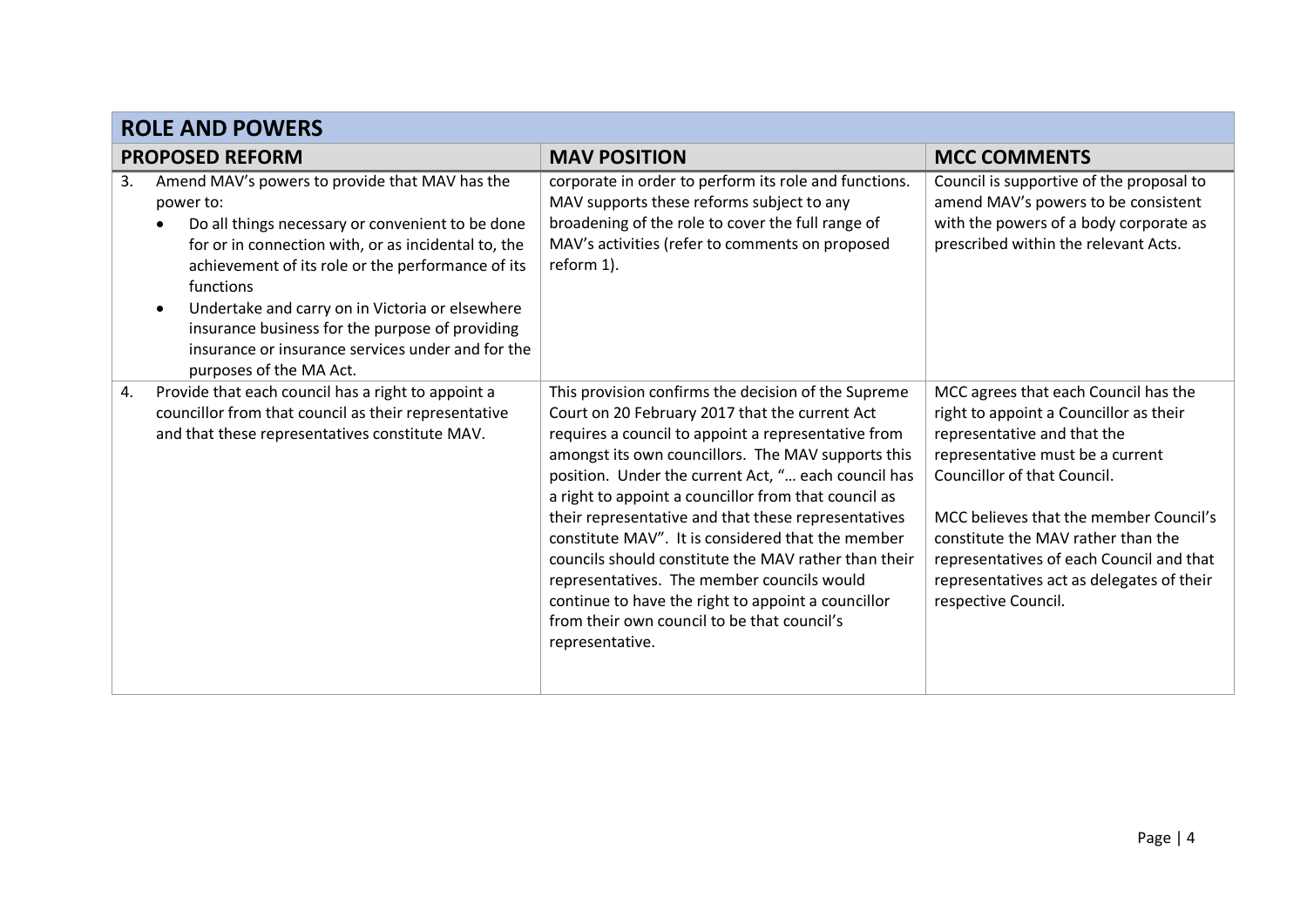|    | <b>RESPONSIBILITIES</b>                                                                                                                                                                                                                                                                                                                                                             |                                                                                                                                                                                                                                                       |                                                                                                                                                                                                                                                                                                        |  |
|----|-------------------------------------------------------------------------------------------------------------------------------------------------------------------------------------------------------------------------------------------------------------------------------------------------------------------------------------------------------------------------------------|-------------------------------------------------------------------------------------------------------------------------------------------------------------------------------------------------------------------------------------------------------|--------------------------------------------------------------------------------------------------------------------------------------------------------------------------------------------------------------------------------------------------------------------------------------------------------|--|
|    | <b>PROPOSED REFORM</b>                                                                                                                                                                                                                                                                                                                                                              | <b>MAV POSITION</b>                                                                                                                                                                                                                                   | <b>MCC COMMENTS</b>                                                                                                                                                                                                                                                                                    |  |
| 5. | Insert a provision that provides that the appointed<br>representatives are responsible for:<br>Determining the rules of the association<br>Appointing the president and board of<br>$\bullet$<br>management<br>Determining the strategic direction of MAV.<br>$\bullet$                                                                                                             | Currently, there is no reference to the State Council<br>in the MA Act. The State Council is a creation of the<br>MAV Rules. It is considered that the State Council<br>should have a legislative foundation. This proposed<br>reform is supported.   | MCC considers that the Act should<br>provide for a legislative foundation for<br>the responsibilities of member Councils<br>(through their representative) which will<br>in effect legislate the MAV State Council.<br>However, it should not go so far as to be<br>overly prescriptive in its nature. |  |
| 6. | Provide MAV the power to make rules for the<br>management of MAV.                                                                                                                                                                                                                                                                                                                   | The current Act provides the MAV with the power to<br>make rules with the approval of the Governor in<br>Council. It is considered that the MAV should have<br>the power to make its own rules without<br>government oversight. Accordingly, proposed | The MAV is an organization by member<br>Councils for member Councils and as such<br>its rules for its management should be<br>made by its members (through their<br>representatives).                                                                                                                  |  |
| 7. | Provide that a rule that is inconsistent with the<br>Municipal Association Act or contrary to law is of no<br>effect.                                                                                                                                                                                                                                                               | reform 6 is supported. It is considered that<br>proposed reform 8 should include "Regulation of<br>proceedings of the State Council and the                                                                                                           | MCC supports proposed reform 7.                                                                                                                                                                                                                                                                        |  |
| 8. | Provide that the following matters must be provided<br>for in the rules:<br><b>Annual fees</b><br>$\bullet$<br>Rights, obligations and liabilities of members<br>$\bullet$<br>The election of the President and board of<br>$\bullet$<br>management<br>Procedures for assessing the performance of the<br>$\bullet$<br>board of management and dealing with<br>governance failures. | management board". Embedding proceedings in the<br>Rules provides certainty and transparency for<br>members.                                                                                                                                          | MCC supports the added accountability<br>and transparency afforded by proposed<br>reform 8.                                                                                                                                                                                                            |  |
| 9. | Provide that the rules may be amended, removed or<br>remade if 60 per cent of the representatives vote in<br>favour of the change.                                                                                                                                                                                                                                                  |                                                                                                                                                                                                                                                       | Clarification required if the 60%<br>mentioned in proposed reform 9 means<br>60% of representatives in attendance or<br>60% of all representatives regardless of<br>the number in attendance. Council would<br>be supportive of the later.                                                             |  |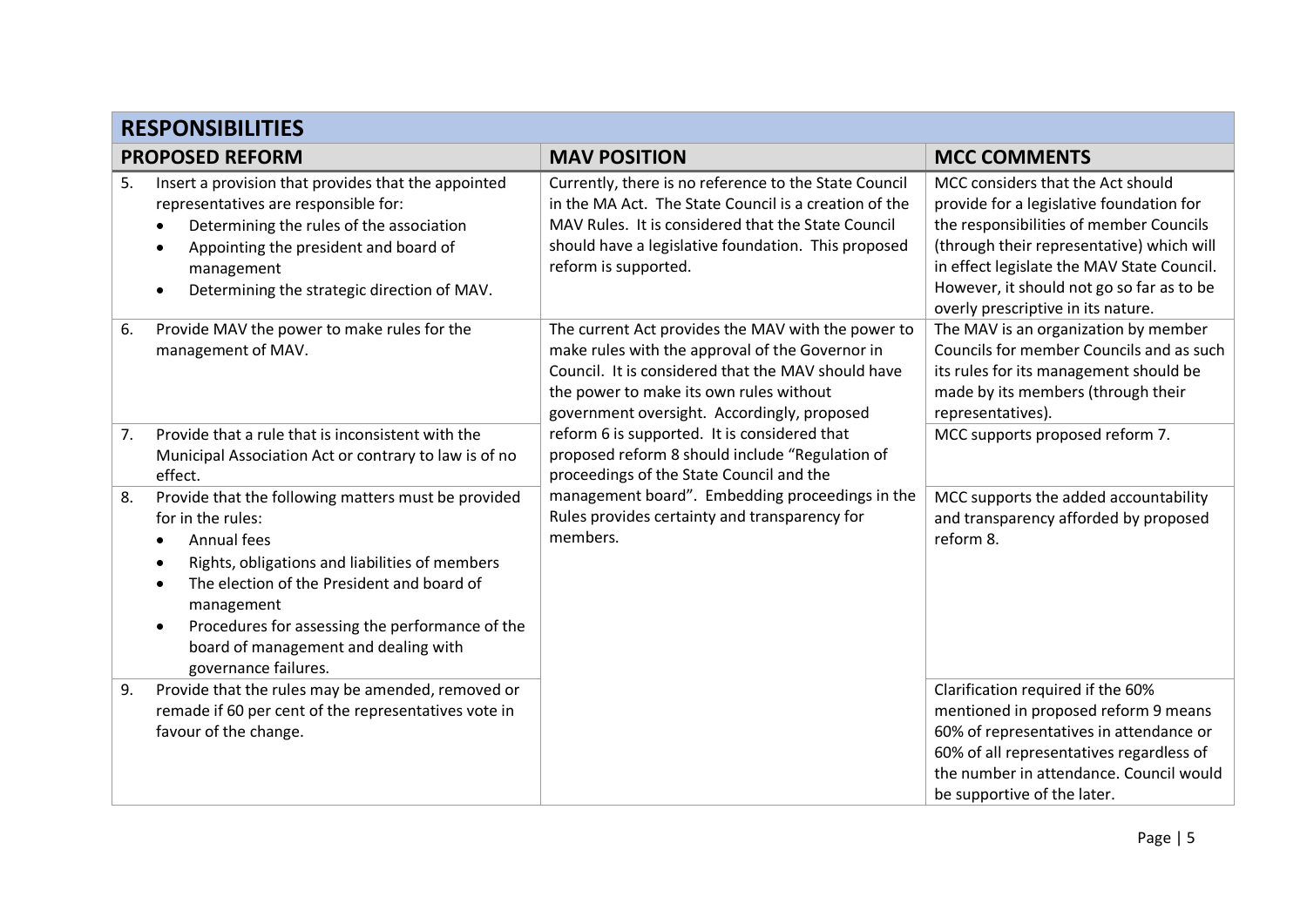|            | <b>RESPONSIBILITIES</b>                                                                                                                                                                                                                                                                                                                                                                                                                                                                                                                                                                                                                                      |                                                                                                                                                                                                                                                                                                                                                                                                                                                                                                                                                                                                                                                                                                                                                                                                                                                 |                                                                                                                                                                                                             |
|------------|--------------------------------------------------------------------------------------------------------------------------------------------------------------------------------------------------------------------------------------------------------------------------------------------------------------------------------------------------------------------------------------------------------------------------------------------------------------------------------------------------------------------------------------------------------------------------------------------------------------------------------------------------------------|-------------------------------------------------------------------------------------------------------------------------------------------------------------------------------------------------------------------------------------------------------------------------------------------------------------------------------------------------------------------------------------------------------------------------------------------------------------------------------------------------------------------------------------------------------------------------------------------------------------------------------------------------------------------------------------------------------------------------------------------------------------------------------------------------------------------------------------------------|-------------------------------------------------------------------------------------------------------------------------------------------------------------------------------------------------------------|
|            | <b>PROPOSED REFORM</b>                                                                                                                                                                                                                                                                                                                                                                                                                                                                                                                                                                                                                                       | <b>MAV POSITION</b>                                                                                                                                                                                                                                                                                                                                                                                                                                                                                                                                                                                                                                                                                                                                                                                                                             | <b>MCC COMMENTS</b>                                                                                                                                                                                         |
| 10.<br>11. | Provide for MAV to have in place a board of<br>management with functions to include:<br>The sound and prudent management of the<br>$\bullet$<br>affairs of MAV<br>Exercising the powers of MAV (including the<br>$\bullet$<br>power of delegation)<br>Providing general directions as to the<br>performance of MAV's functions and the<br>achievement of its objectives<br>Reporting on MAV's performance and financial<br>transactions<br>Monitoring the performance of its Chief<br>$\bullet$<br><b>Executive Officer.</b><br>Provide that the board of management must have<br>mechanisms in place for monitoring the exercise of<br>delegated authority. | The current Act does not contain any provisions for<br>the existence of the board of management. The<br>board of management is enabled by the MAV Rules.<br>MAV supports the provision for a board of<br>management in the new Act. It is considered that<br>the functions specified should also include:<br>Determine and classify regional groupings of<br>councils<br>Determine the annual budget and set the<br>subscriptions to be paid by participating<br>member councils<br>Determine the levels of cover, guarantees<br>and associated matters for all insurance<br>coverage<br>Determine the allowances to be paid to<br>members of the board<br>The appointment of a CEO for the day to day<br>management of and administration of MAV<br>(refer to proposed reform 14)<br>Develop a strategic plan (refer to proposed<br>reform 19) | MCC supports the proposal for a board of<br>management as the board operates in<br>MAV current environment.<br>MCC supports the added accountability<br>and transparency afforded by proposed<br>reform 11. |
|            | 12. Provide that the board of management must have<br>processes in place for dealing with conflicts of<br>interest, misuse of position and the prevention of<br>fraudulent behaviour.                                                                                                                                                                                                                                                                                                                                                                                                                                                                        | These conduct provisions are considered to be a<br>reasonable component of any sound governance<br>framework. The proposed reforms are supported.                                                                                                                                                                                                                                                                                                                                                                                                                                                                                                                                                                                                                                                                                               | MCC supports the added accountability<br>and transparency afforded by proposed<br>reform 12 and 13.                                                                                                         |
|            | 13. Provide that board members must at all times in the<br>exercise of the functions of their office act:<br>Honestly<br>In good faith and in the best interests of MAV<br>$\bullet$                                                                                                                                                                                                                                                                                                                                                                                                                                                                         |                                                                                                                                                                                                                                                                                                                                                                                                                                                                                                                                                                                                                                                                                                                                                                                                                                                 |                                                                                                                                                                                                             |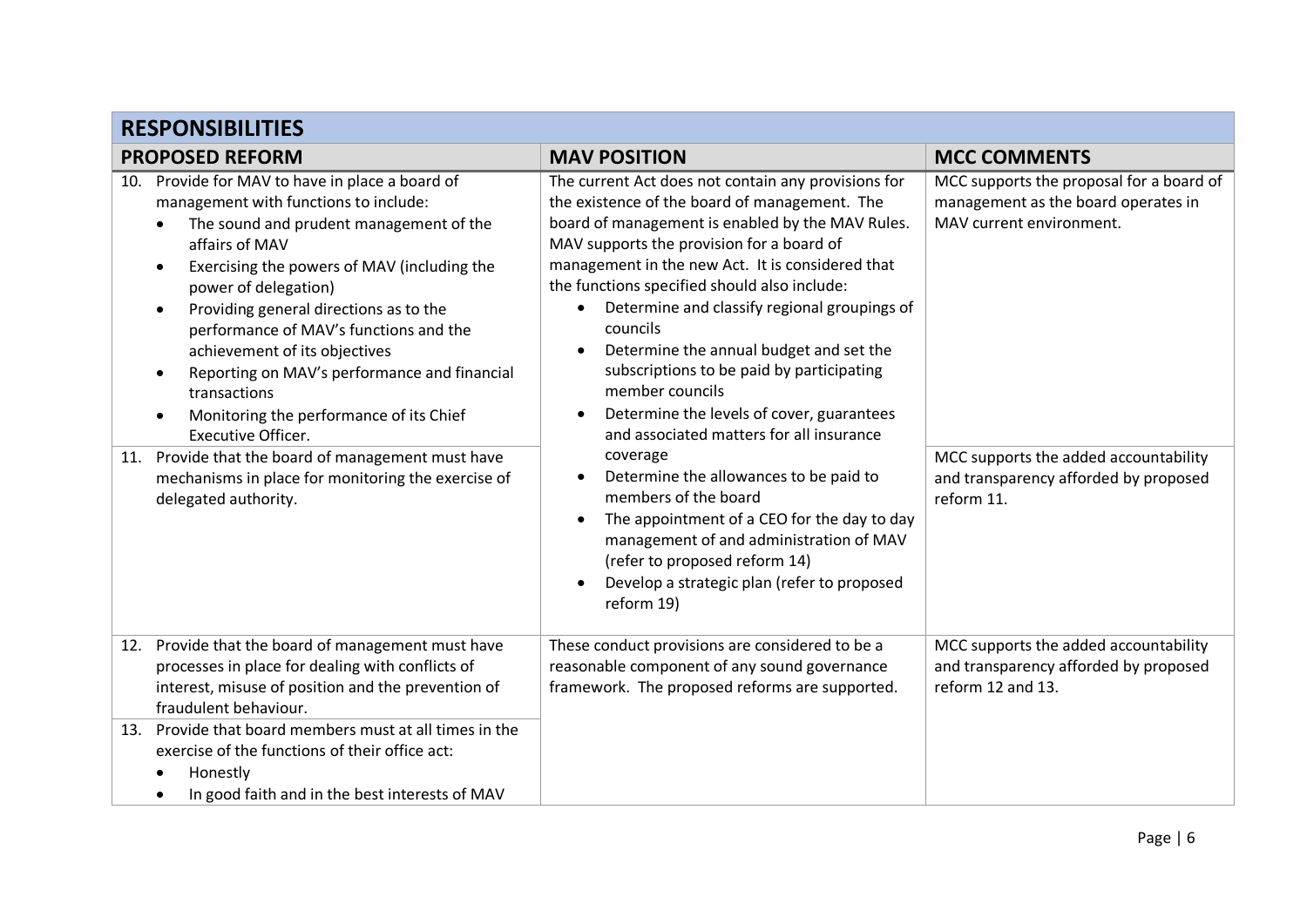| <b>RESPONSIBILITIES</b>                                      |                                                      |                                  |
|--------------------------------------------------------------|------------------------------------------------------|----------------------------------|
| <b>PROPOSED REFORM</b>                                       | <b>MAV POSITION</b>                                  | <b>MCC COMMENTS</b>              |
| With integrity                                               |                                                      |                                  |
| In a financially responsible manner                          |                                                      |                                  |
| With a reasonable degree of care, diligence and<br>$\bullet$ |                                                      |                                  |
| skill                                                        |                                                      |                                  |
| In compliance with the MA Act and MAV Rules.                 |                                                      |                                  |
| Provide that the board of management may appoint a<br>14.    | It is considered that the Act should provide for the | MCC supports proposed reform 14. |
| CEO for the day to day management and                        | appointment of a Chief Executive Officer. Proposed   |                                  |
| administration of MAV.                                       | reform 15 is consistent with the proposal in the     |                                  |
| Provide that MAV must have in place a CEO<br>15.             | Local Government Act Review Directions paper         | MCC supports proposed reform 15. |
| remuneration policy that broadly aligns with the             | (supported in the sector submission to that review)  |                                  |
| Victorian Public Sector Commission's Policy on               | and is supported.                                    |                                  |
| Executive Remuneration for Public Entities in the            |                                                      |                                  |
| Broader Public Sector.                                       |                                                      |                                  |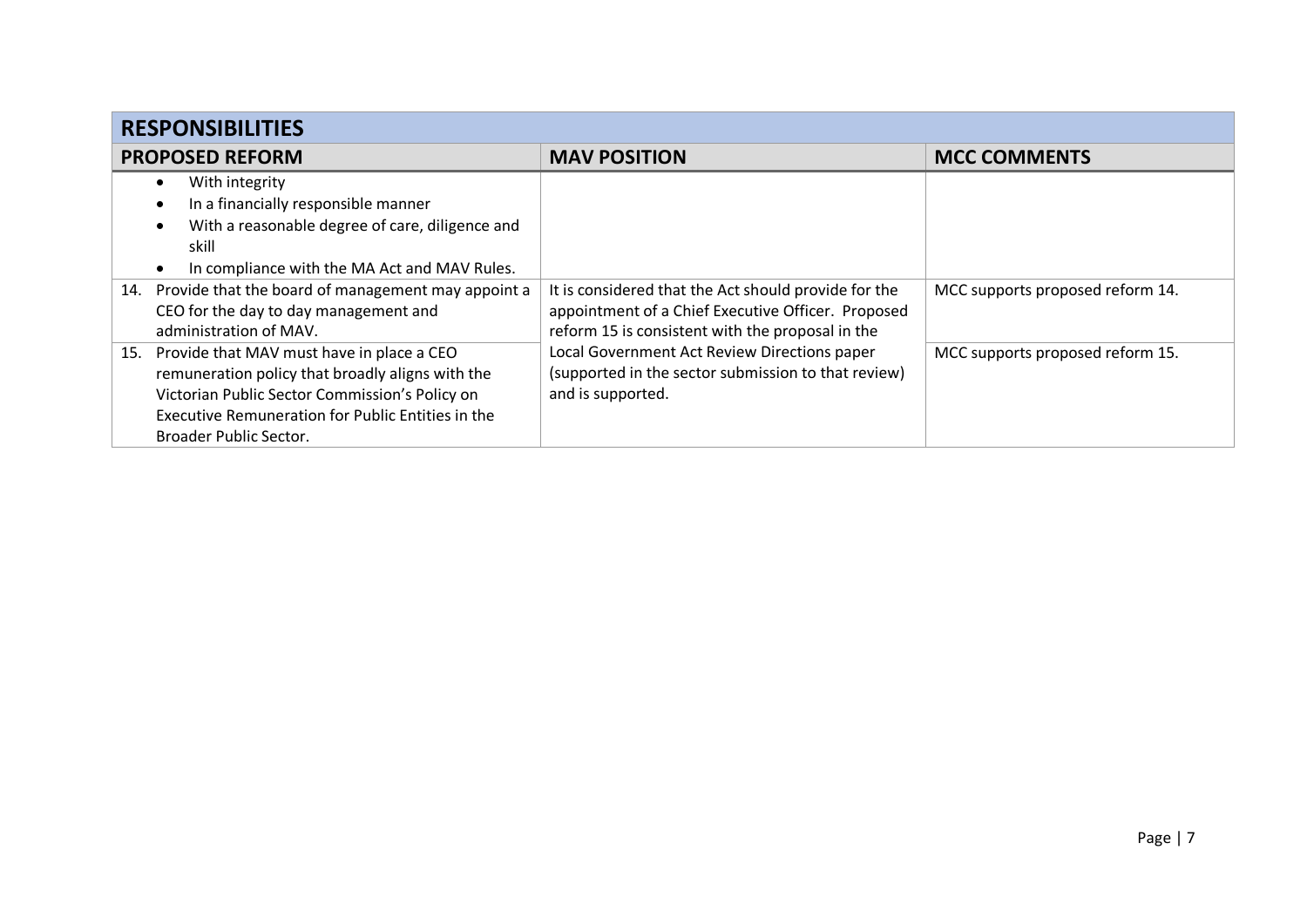|     | <b>REPORTING AND ACCOUNTABILITY</b>                                                                                                                                                                                                                                                                                                                                                                                                                                          |                                                                                                                                                                                                                                                                                                                                                                                      |                                                                                                                                                                                                                                                              |  |
|-----|------------------------------------------------------------------------------------------------------------------------------------------------------------------------------------------------------------------------------------------------------------------------------------------------------------------------------------------------------------------------------------------------------------------------------------------------------------------------------|--------------------------------------------------------------------------------------------------------------------------------------------------------------------------------------------------------------------------------------------------------------------------------------------------------------------------------------------------------------------------------------|--------------------------------------------------------------------------------------------------------------------------------------------------------------------------------------------------------------------------------------------------------------|--|
|     | <b>PROPOSED REFORM</b>                                                                                                                                                                                                                                                                                                                                                                                                                                                       | <b>MAV POSITION</b>                                                                                                                                                                                                                                                                                                                                                                  | <b>MCC COMMENTS</b>                                                                                                                                                                                                                                          |  |
| 16. | Insert a provision that provides that MAV must<br>comply with the following principles of sound<br>financial management:<br>Manage financial risks prudently, having regard<br>to economic circumstances<br>Undertake responsible spending and investment<br>for the benefit of member councils<br>Provide services which are accessible and<br>responsive to local government needs<br>Ensure full, accurate and timely disclosure of<br>financial information.             | MAV's annual reports are currently prepared in<br>accordance with the Australian Accounting<br>Standards and submitted for tabling in both houses<br>of Parliament. The inclusion of provisions covering<br>"principles of sound financial management", keeping<br>of accounts and financial statements are all<br>appropriate for MAV's operations. These reforms<br>are supported. | Proposed reforms 16, 17 and 18 provide<br>for accountable and transparent financial<br>management which is expected within<br>any organization. It is considered<br>appropriate that MAV finances are<br>managed in accordance with accounting<br>standards. |  |
| 17. | Provide that MAV must keep proper accounts and<br>records of MAV's transactions and affairs in order to<br>sufficiently explain the financial operations and<br>financial position of MAV.                                                                                                                                                                                                                                                                                   |                                                                                                                                                                                                                                                                                                                                                                                      |                                                                                                                                                                                                                                                              |  |
| 18. | Provide that within 4 months after the end of each<br>financial year, MAV must prepare and have<br>independently audited financial statements in<br>accordance with the Australian Accounting Standards.<br>The financial statements must be included in the<br>annual report for the relevant financial year and<br>contain such information as is necessary to give a true<br>and fair view of the financial transactions and state of<br>affairs of the insurance scheme. |                                                                                                                                                                                                                                                                                                                                                                                      |                                                                                                                                                                                                                                                              |  |
| 19. | Insert a provision that provides that the board of<br>management must develop a strategic plan for the<br>implementation of the strategic direction set by the<br>State Council.                                                                                                                                                                                                                                                                                             | The proposed reforms are generally consistent with<br>other governance models, such as those of<br>companies governed by the Corporations Act 2001,<br>and are supported.                                                                                                                                                                                                            | Proposed reforms 19, 20 and 21 are<br>supported by MCC as they provide good<br>governance standards which are<br>consistent within the industry.                                                                                                             |  |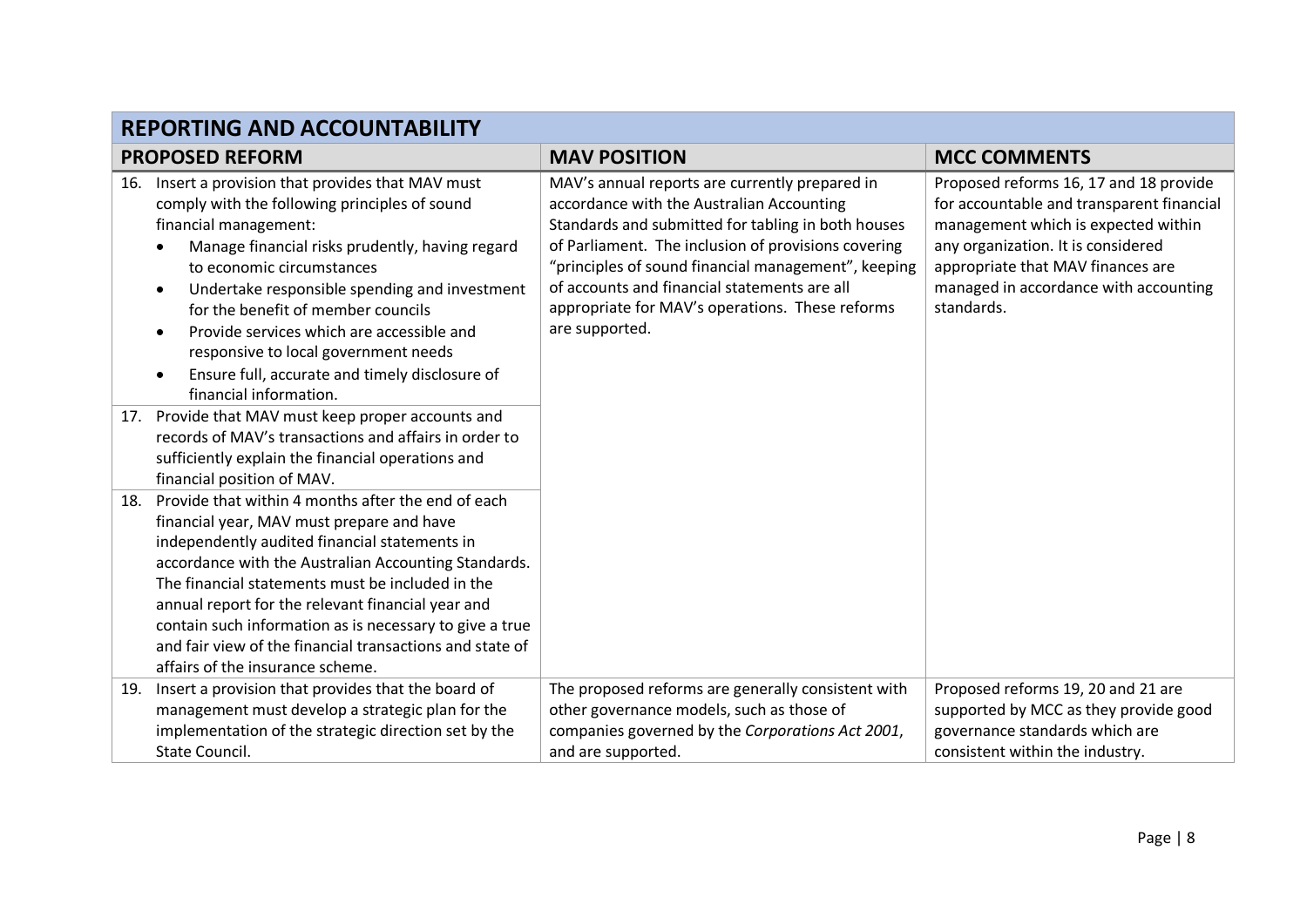|     | <b>REPORTING AND ACCOUNTABILITY</b>                                                                                                                                                                                                                                                                                                                                                                                                                                            |                                                                                                                                                                                                        |                                                                                                                                                                                             |  |
|-----|--------------------------------------------------------------------------------------------------------------------------------------------------------------------------------------------------------------------------------------------------------------------------------------------------------------------------------------------------------------------------------------------------------------------------------------------------------------------------------|--------------------------------------------------------------------------------------------------------------------------------------------------------------------------------------------------------|---------------------------------------------------------------------------------------------------------------------------------------------------------------------------------------------|--|
|     | <b>PROPOSED REFORM</b>                                                                                                                                                                                                                                                                                                                                                                                                                                                         | <b>MAV POSITION</b>                                                                                                                                                                                    | <b>MCC COMMENTS</b>                                                                                                                                                                         |  |
|     | 20. Provide that MAV must develop an annual report<br>setting out MAV's performance against the objectives<br>set out in the strategic plan.                                                                                                                                                                                                                                                                                                                                   |                                                                                                                                                                                                        |                                                                                                                                                                                             |  |
| 21. | Provide that, within four months after the end of each<br>financial year, MAV must submit the annual report to<br>the annual general meeting of MAV and lodge with<br>the Minister a copy of the annual report to be tabled<br>in both houses of Parliament.                                                                                                                                                                                                                   |                                                                                                                                                                                                        |                                                                                                                                                                                             |  |
|     | 22. Insert a provision to require MAV to adopt a<br>procurement policy detailing the principles, processes<br>and procedures that will apply to all purchases of<br>goods and services by MAV.                                                                                                                                                                                                                                                                                 | MAV is supportive of the principle that MAV be<br>required to adopt a procurement policy. MAV is<br>keen to comply with any requirements applied by<br>the Minister in order to preserve its exemption | MCC supports proposed reform 22 as it is<br>consistent with the requirements within<br>the industry.                                                                                        |  |
|     | 23. This procurement policy would need to specify:<br>The circumstances in which MAV will invite<br>$\bullet$<br>tenders or expressions of interest from any<br>person interested in undertaking the contract<br>The form and manner in which MAV will<br>undertake tenders or expressions of interest<br>A process to regularly review contractual<br>$\bullet$<br>arrangements to ensure they are achieving value<br>for money<br>A process to manage conflicts of interest. | pursuant to section 186 of the Local Government Act<br>1989 when acting as a procurement agent on behalf<br>of councils.                                                                               | MCC supports proposed reform 23.                                                                                                                                                            |  |
| 24. | Insert a provision to provide that when MAV is<br>carrying out procurement activities on behalf of<br>councils, MAV must provide information to councils<br>on the specifications of the tender and how the<br>tender process was undertaken, and seek to facilitate<br>share service arrangements.                                                                                                                                                                            |                                                                                                                                                                                                        | MCC supports proposed reform 24 with<br>the added provision that information<br>relating to the cost/income associated<br>with each tender process be made<br>available to member Councils. |  |
| 25. | Provide that MAV establish an independently chaired<br>internal audit and risk committee to review the                                                                                                                                                                                                                                                                                                                                                                         | MAV has had an audit committee since 2004. The<br>Committee has for a number of years comprised of a                                                                                                   | MCC supports proposed reform 25.                                                                                                                                                            |  |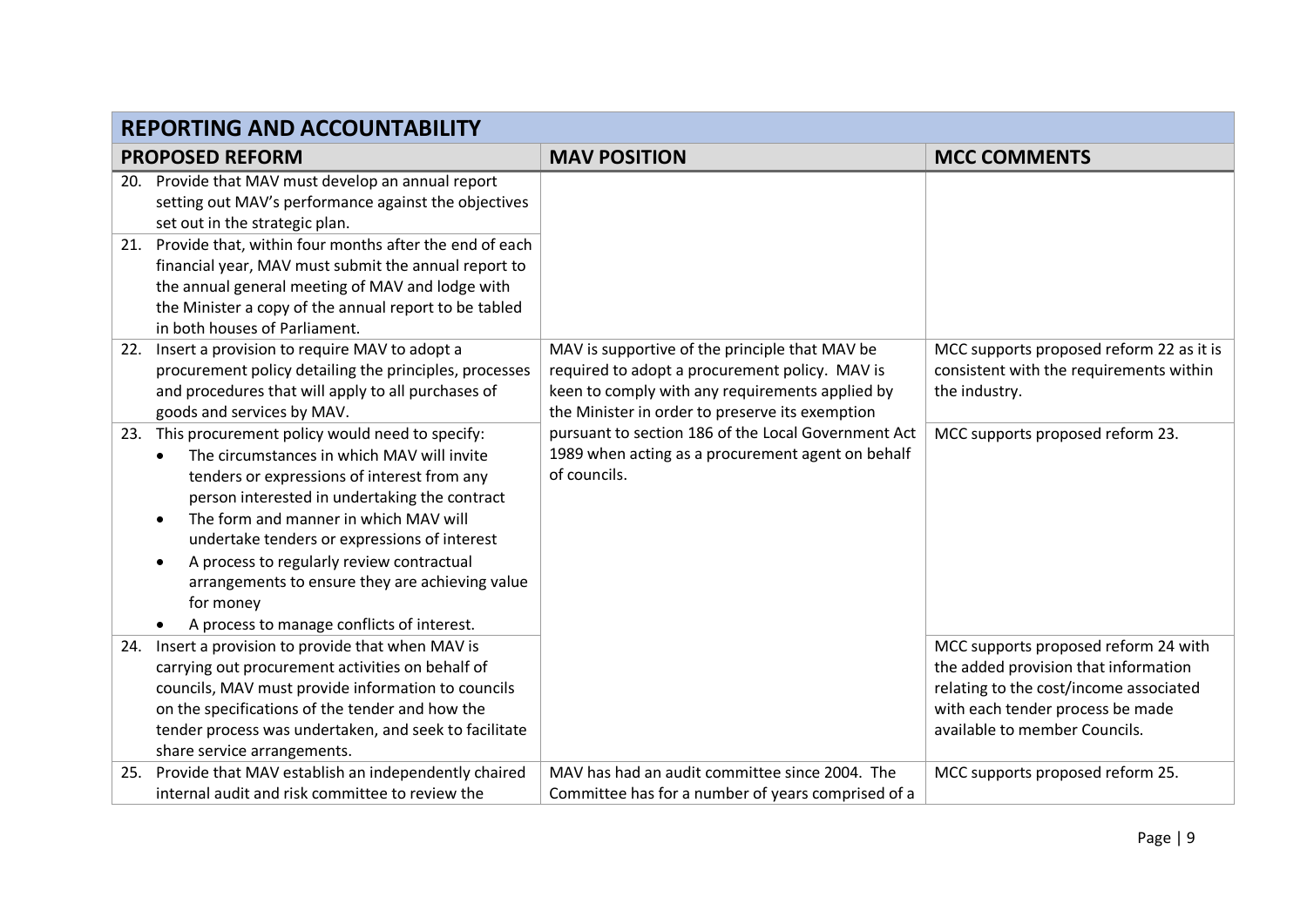| <b>REPORTING AND ACCOUNTABILITY</b>                                           |                                                                                                                                                                                                                                            |                     |
|-------------------------------------------------------------------------------|--------------------------------------------------------------------------------------------------------------------------------------------------------------------------------------------------------------------------------------------|---------------------|
| <b>PROPOSED REFORM</b>                                                        | <b>MAV POSITION</b>                                                                                                                                                                                                                        | <b>MCC COMMENTS</b> |
| effectiveness of MAV's financial reporting and risk<br>management frameworks. | majority of independent members with an<br>independent chair. The proposed reform would<br>place similar requirements on MAV as proposed for<br>councils in the Local Government Act Review<br>Directions Paper. This reform is supported. |                     |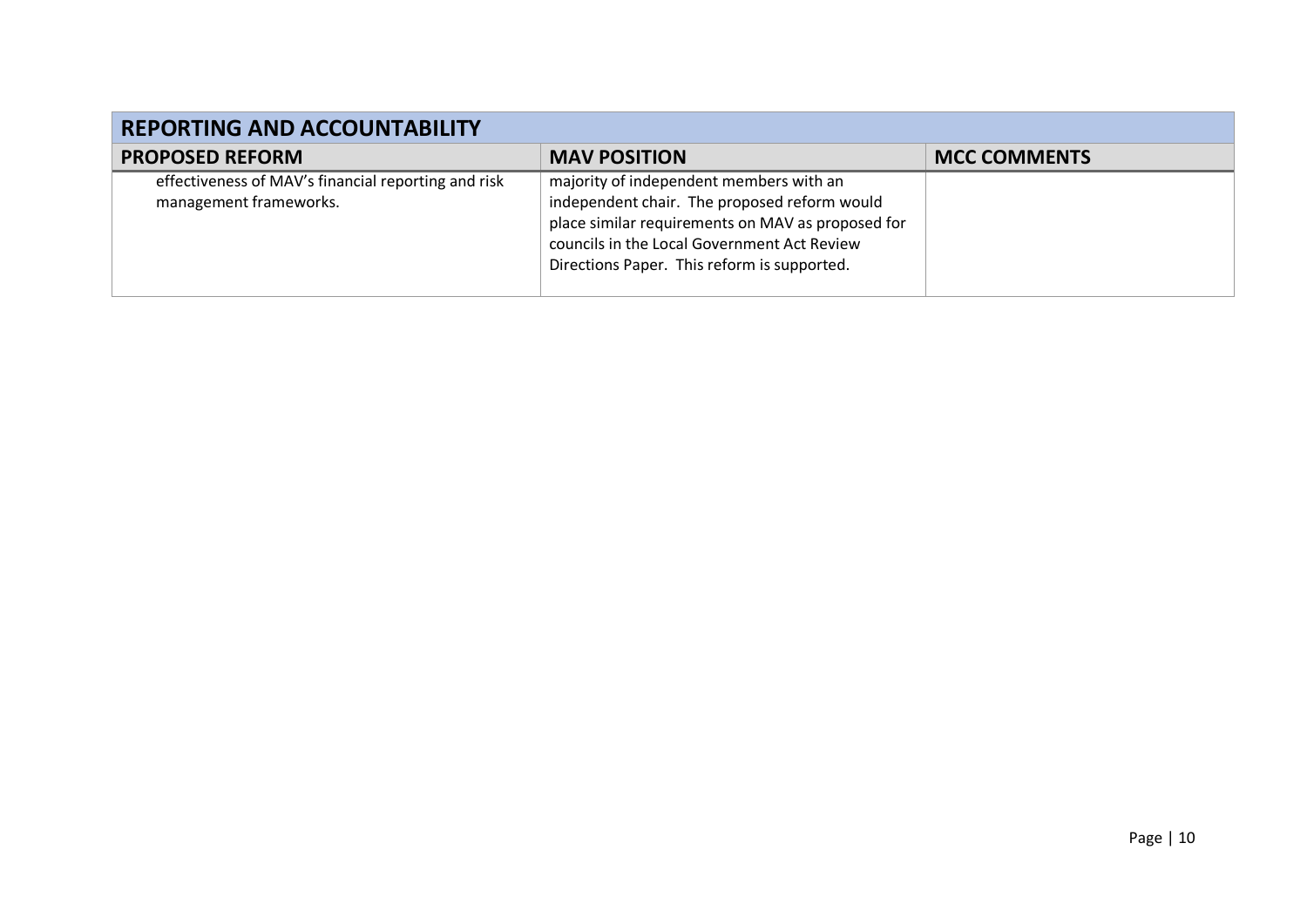|     | <b>INSURANCE</b>                                                                                                                                                                                                                         |                                                                                                                                                                                                                                                                                                                                                                                                                                                                                                                                                                                                                                                      |                                                                                                                  |
|-----|------------------------------------------------------------------------------------------------------------------------------------------------------------------------------------------------------------------------------------------|------------------------------------------------------------------------------------------------------------------------------------------------------------------------------------------------------------------------------------------------------------------------------------------------------------------------------------------------------------------------------------------------------------------------------------------------------------------------------------------------------------------------------------------------------------------------------------------------------------------------------------------------------|------------------------------------------------------------------------------------------------------------------|
|     | <b>PROPOSED REFORM</b>                                                                                                                                                                                                                   | <b>MAV POSITION</b>                                                                                                                                                                                                                                                                                                                                                                                                                                                                                                                                                                                                                                  | <b>MCC COMMENTS</b>                                                                                              |
| 26. | Retain the requirement for MAV to provide mutual<br>liability insurance for the benefit of Victorian councils<br>and any other sector if expansion of the fund is in the<br>interests of the participating Victorian member<br>councils. | The requirement for MAV to establish a mutual<br>liability insurance scheme to provide public liability<br>and professional indemnity insurance came about<br>because of market failures that led to excessive<br>premiums, a narrowing of coverage, inadequate                                                                                                                                                                                                                                                                                                                                                                                      | MCC supports the retention of the<br>requirement for MAV to provide mutual<br>liability insurance.               |
|     | 27. Provide that the Minister must ensure a review of the<br>insurance provisions in the MA Act is completed every<br>five years to determine whether the provisions<br>remain appropriate.                                              | limits and the withdrawal of insurers from the<br>market. In the view of the MAV, retaining this<br>requirement is imperative for the long-term financial<br>sustainability of councils and is strongly supported.<br>The requirement to do so being specified in the Act<br>preserves the provisions of the Insurance Act 1973<br>and the Insurance Regulations 2002. The proposal<br>for a review every five years seems to be a sound<br>governance oversight and is also supported. It<br>should be noted that the market cycle of liability<br>insurance is longer than five years and hence it is<br>essential that any review considers this. | MCC supports the proposal for periodic<br>review of the Insurance provisions of the<br>Act.                      |
| 28. | Remove the provisions relating to the fidelity<br>guarantee fund and accident insurance.                                                                                                                                                 | Proposed reform 28 is supported because of its<br>current limitations. In the view of MAV, there is still<br>a benefit to the sector in the provision of a fidelity<br>guarantee fund, albeit that any power would need                                                                                                                                                                                                                                                                                                                                                                                                                              | MCC supports the removal of this<br>requirement as it may enable MAV to<br>offer broader protection to Councils. |
| 29. | Provide that, in addition to the mandatory provision<br>of mutual liability insurance, MAV may, subject to<br>Ministerial approval, arrange insurance and receive<br>commissions                                                         | to extend beyond the current capacity of the MAV to<br>offer protection to councils from losses of the<br>fraudulent acts of employees only to also include<br>third parties. If this was extended, the MAV could                                                                                                                                                                                                                                                                                                                                                                                                                                    | MCC has no objection to this proposal.                                                                           |
| 30. | Provide that in the performance of all of MAV's<br>insurance functions (including mutual liability<br>insurance), MAV be subject to the general direction of<br>the Minister.                                                            | offer an affordable and high quality product to the<br>sector that would provide cover commensurate with<br>contemporary crime policies in the market. In<br>relation to proposed reform 29, it is unclear whether                                                                                                                                                                                                                                                                                                                                                                                                                                   | MCC has no objection to this proposal.                                                                           |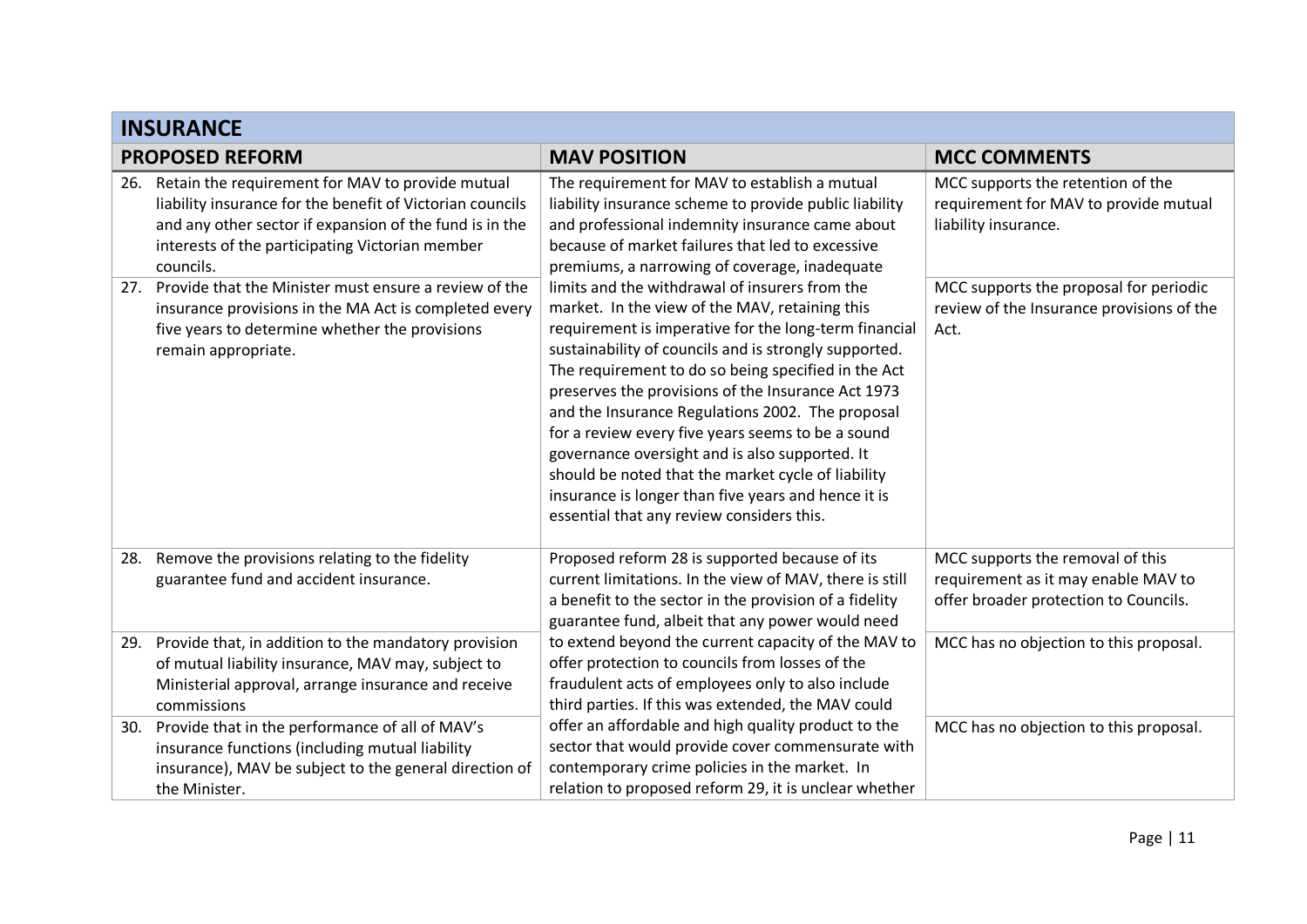| <b>INSURANCE</b>                                                                                                                                                                                                                                                            |                                                                                                                                                                                                                                                                                                                                                                                                                                                                                                                                                                                                                 |                                                                                                                                                                                                                                                                                                |
|-----------------------------------------------------------------------------------------------------------------------------------------------------------------------------------------------------------------------------------------------------------------------------|-----------------------------------------------------------------------------------------------------------------------------------------------------------------------------------------------------------------------------------------------------------------------------------------------------------------------------------------------------------------------------------------------------------------------------------------------------------------------------------------------------------------------------------------------------------------------------------------------------------------|------------------------------------------------------------------------------------------------------------------------------------------------------------------------------------------------------------------------------------------------------------------------------------------------|
| <b>PROPOSED REFORM</b>                                                                                                                                                                                                                                                      | <b>MAV POSITION</b>                                                                                                                                                                                                                                                                                                                                                                                                                                                                                                                                                                                             | <b>MCC COMMENTS</b>                                                                                                                                                                                                                                                                            |
| Provide that MAV must include in its annual report<br>31.<br>any directions issued by the Minister and MAV's<br>compliance with each direction.                                                                                                                             | the Minister referred to is the Minister for Local<br>Government or the Minister for Finance. If this<br>proceeds, it is considered that the appropriate                                                                                                                                                                                                                                                                                                                                                                                                                                                        | MCC has no objection to this proposal.                                                                                                                                                                                                                                                         |
| Provide a requirement for MAV to appoint an<br>32.<br>independent actuary to evaluate the risk and<br>uncertainty associated with MAV's insurance<br>liabilities and provide advice on premium rates,<br>scheme changes and the financial sustainability of<br>each scheme. | Minister is the Minister for Finance given his existing<br>prudential responsibilities for WorkSafe, the<br>Transport Accident Commission and the Victorian<br>Management Insurance Authority. Notwithstanding<br>this, this reform proposes further government<br>interference in the operations of an independent                                                                                                                                                                                                                                                                                             | MCC supports the requirement for<br>independent review of MAV's insurance<br>liabilities and risk exposure.                                                                                                                                                                                    |
| 33. Provide that, should an insurance scheme be<br>discontinued, the funds after payment of all liabilities<br>and expenses are to be distributed to the contributing<br>members, pro rata based on the sums contributed.                                                   | body which operates in an existing commercial<br>market. Proposed reform 29 relates to arranging<br>insurance and receiving commissions, that is<br>conducting a broking service (as distinct from<br>providing insurance). MAV should continue to be<br>able to provide broking services without the<br>approval of the Minster as currently provided for in<br>the current Act. Accordingly, proposed reform 29 is<br>opposed. Any new insurance products<br>contemplated by MAV as an insurer (rather than a<br>broker) will require enabling legislation in order to<br>comply with the Insurance Act 1973. | MCC supports the principle that in the<br>event of an insurance scheme being<br>discontinued, the surplus funds should be<br>distributed to contributing members.<br>However, the disbursement of funds<br>should be consistent with the rules of<br>establishment within the specific scheme. |
|                                                                                                                                                                                                                                                                             | MAV believes that reform 30 is potentially<br>problematic depending on the types of directions<br>that could be issued by the Minister. The MAV's<br>insurance activities currently operate within a<br>commercial market and the power of the Minister to<br>issue Directions could have an influence on the<br>operation of this market. The MAV would be<br>concerned if a direction disadvantaged the insurance                                                                                                                                                                                             |                                                                                                                                                                                                                                                                                                |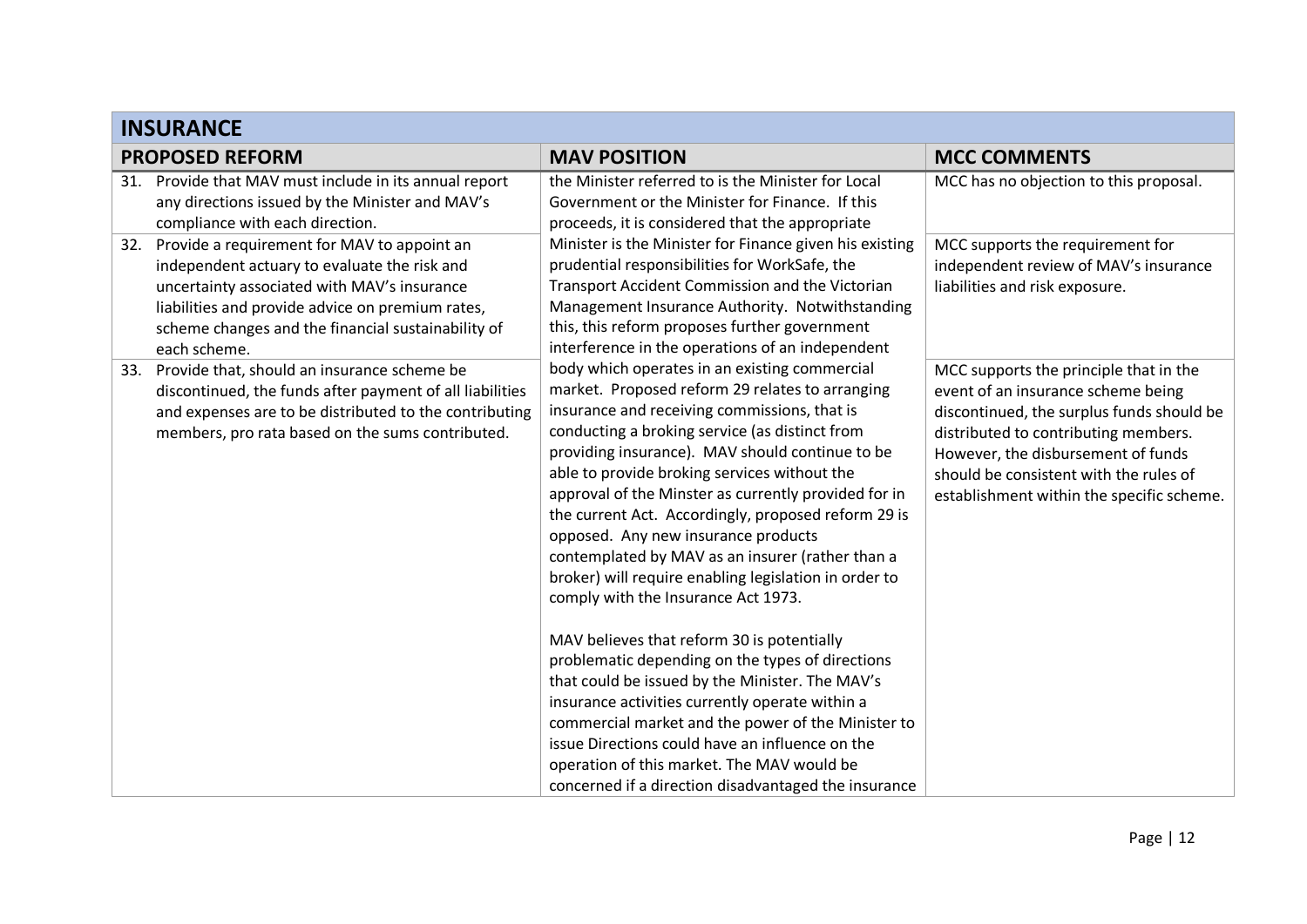| <b>INSURANCE</b>       |                                                       |                     |
|------------------------|-------------------------------------------------------|---------------------|
| <b>PROPOSED REFORM</b> | <b>MAV POSITION</b>                                   | <b>MCC COMMENTS</b> |
|                        | activities of the MAV relative to commercial          |                     |
|                        | insurers. The State should also give consideration to |                     |
|                        | any risk that is assumed by the Victorian             |                     |
|                        | Government in its decision to issue directions and    |                     |
|                        | whether this imposes a contingent or other liability  |                     |
|                        | on the State. It is important to note that the        |                     |
|                        | insurance activities of the MAV are not analogous to  |                     |
|                        | those of the state insurers, unless it were to        |                     |
|                        | structure the LMI scheme and others as a captive, in  |                     |
|                        | which case ministerial oversight and directions       |                     |
|                        | would be appropriate. If the State proceeds with      |                     |
|                        | recommendation 30, then the MAV would support         |                     |
|                        | recommendation 31 on the basis of good                |                     |
|                        | governance.                                           |                     |
|                        | Proposed reform 32 reflects current practice by the   |                     |
|                        | MAV and is supported. Proposed reform 33 is           |                     |
|                        | already contemplated within the LMI scheme's Deed     |                     |
|                        | of Establishment and Supplemental Deeds of            |                     |
|                        | Establishment and requires the return of excess       |                     |
|                        | funds to members in proportion to their               |                     |
|                        | contributions of fund years that are in surplus. This |                     |
|                        | right is not extinguished upon a member ceasing to    |                     |
|                        | participate in the scheme. The proposal as it is      |                     |
|                        | currently structured is thus inconsistent with the    |                     |
|                        | methodology by which the funds would be disbursed     |                     |
|                        | if the scheme were discontinued under the current     |                     |
|                        | governance framework. In addition, there are          |                     |
|                        | alternative methods that could be acceptable, such    |                     |
|                        | as a disbursement based on the loss ratios of         |                     |